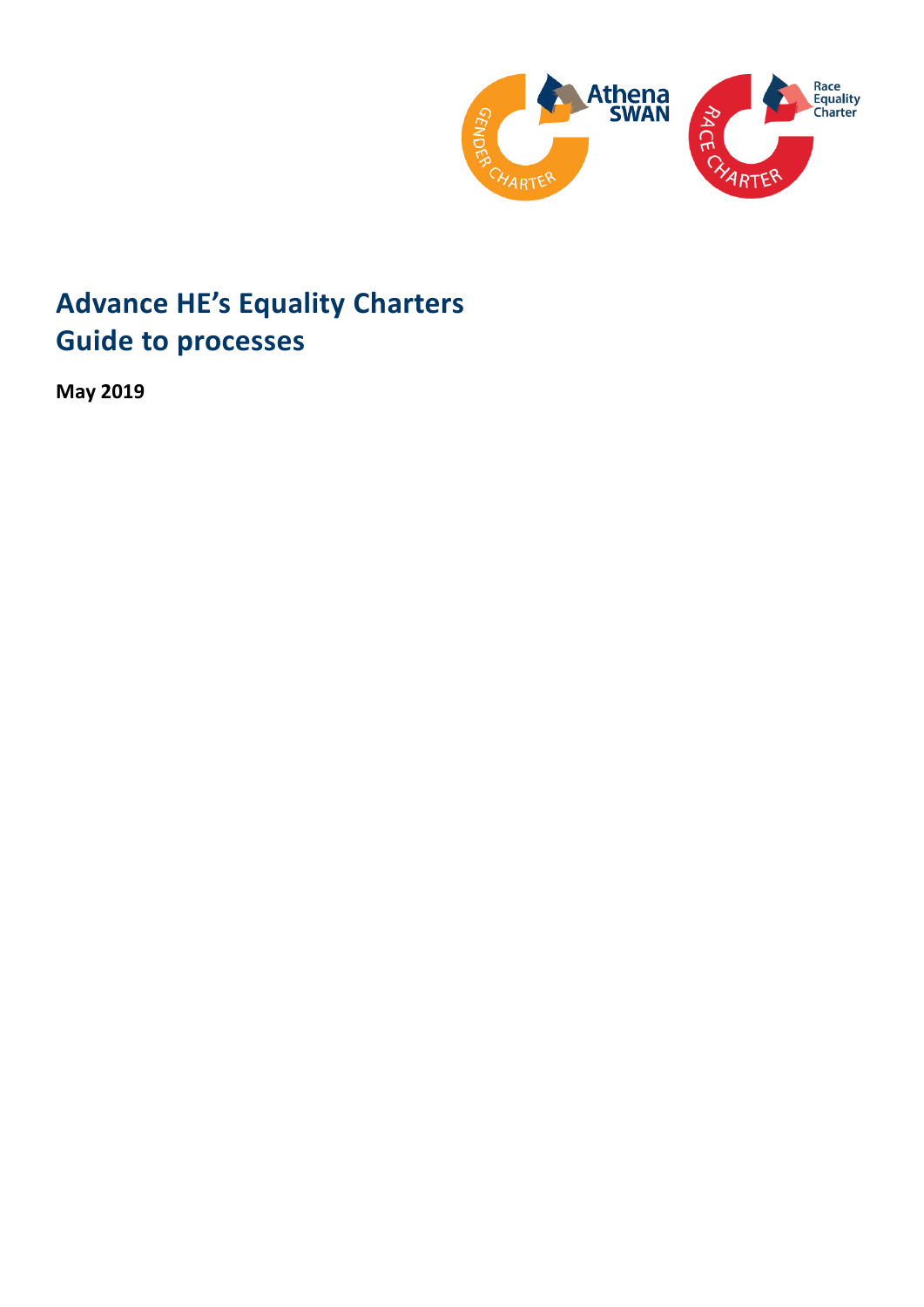## <span id="page-1-0"></span>**About this guide**

**This guide outlines the processes supporting Advance HE's equality charter awards. It encompasses information on the role of those involved in the charter peer review assessment process and the expectations and responsibilities placed on them. The guide also covers application, review and appeal procedures. It does not cover pilots and trials of other equality charter developments, or other Advance HE activities, whilst Advance HE is undertaking an ongoing process of strategic alignment of its award, recognition and accreditation processes. Alongside the reviews of Athena SWAN and the Race Equality Charter that Advance HE has committed to, this means that the processes outlined herein are subject to further change in the near future.**

This guide was published in May 2019 and replaces previous equality charter process guidance published in January 2018. A summary of key new information follows:

- = All references to Equality Challenge Unit (ECU) are replaced with references to Advance HE, which was formed by the merger of ECU, the Leadership Foundation for Higher Education and the Higher Education Academy in March 2018.
- = Updates to Advance HE staff roles/responsibilities made to reflect the organisational structure.
- = New section 1.1 Eligibility to apply for an award, with subsequent sub-sections re-numbered accordingly
- = 1.3 requests for award extensions must now come from the head of department of the submitting unit, or the vice-chancellor, director or equivalent.
- = 1.3 if an award extension is granted due to exceptional extenuating circumstances, eligibility for a grace period in the event of a subsequent unsuccessful submission will no longer be affected.
- = 2 for the Athena SWAN Charter, Advance HE will convene an awards panel but is scoping whether this may necessarily always involve a meeting thereof. If a process is introduced where there is no collective review, such a process will be communicated to applicants (including the basis on which award recommendations will be confirmed).
- = 2.1 removed statement that awards panels will usually be made up of five people.
- = 2.1 confirmed that panel meetings may take place using a remote meeting facility.
- $=$  2.1 confirmed that the role of note-taker may no longer be routinely filled.
- = 2.2 specified that panellists are required to return review forms to Advance HE.
- = 2.3.3 noted that retention procedures are now outlined in Data Sharing Agreements with applying institutions.
- = 2.3.3 removed the requirement for panellists to provide written confirmation to Advance HE that they have deleted panel material (but retained requirement that such deletion takes place, as part of nondisclosure agreements).
- 3.1 clarified that Advance HE will notify the applicant within 10 working days of the appeal deadline whether their appeal has been accepted.
- = New section 4 Changes to award holding entities (covering restructures), and following sections renumbered.
- = 5 confirmation that an award holding entity ceasing to exist may result in that award being withdrawn.
- = 5 process updated to provide further options to Advance HE and any withdrawal appeal panel that may be convened.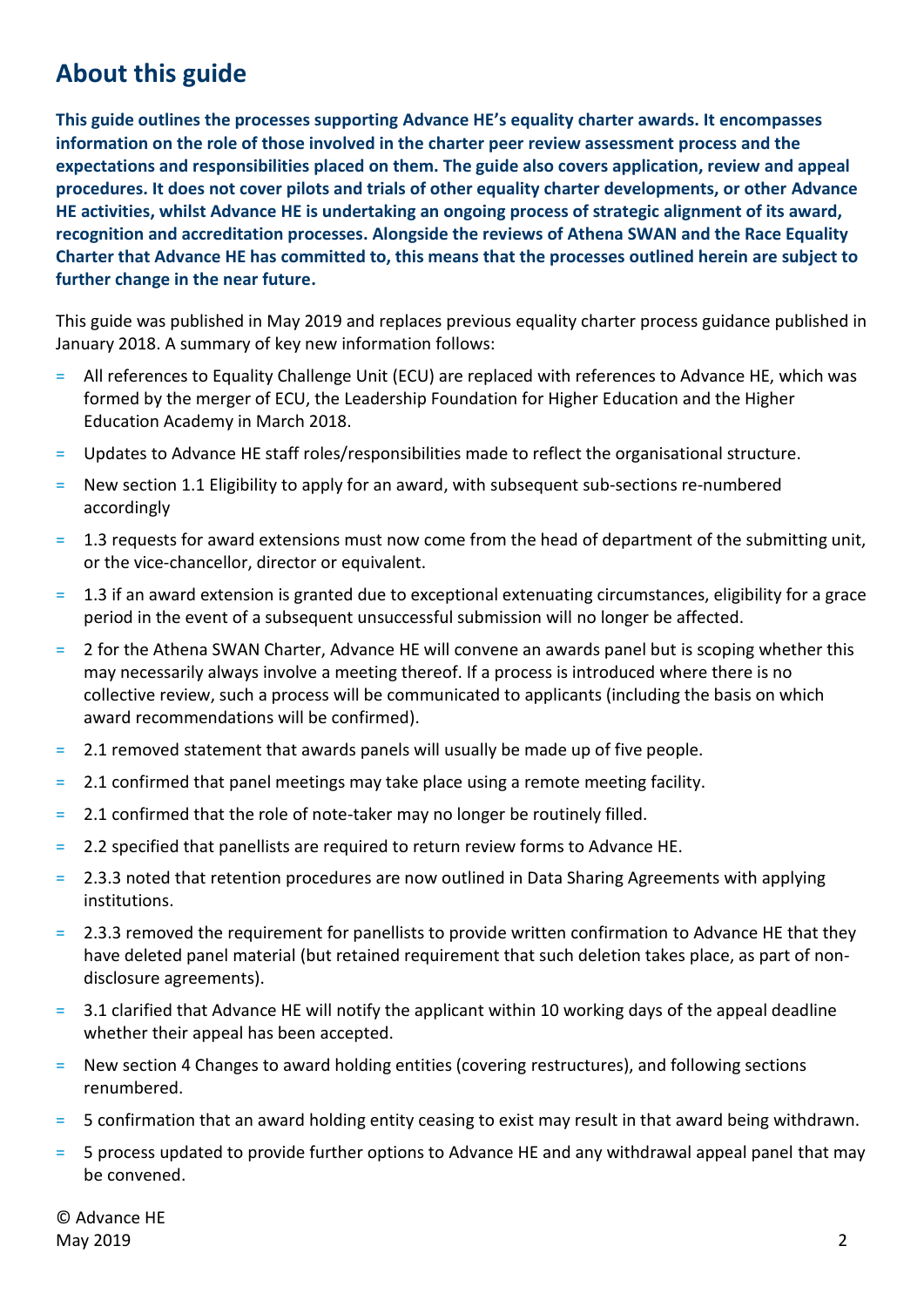## <span id="page-2-0"></span>**Further information**

- = Advance HE's Athena SWAN Charter awards handbooks
- = Advance HE's Race Equality Charter awards handbook

These handbooks include detailed information on how to submit an application and a question-byquestion guide to the application forms.

#### <span id="page-2-1"></span>**Frequently asked questions**

You can find further information and answers to frequently asked questions online: [www.ecu.ac.uk/equality-charters](http://www.ecu.ac.uk/equality-charters)

<span id="page-2-2"></span>**Contact Advance HE's equality charter teams:**

**Advance HE's Athena SWAN Charter: [athena.swan@advance-he.ac.uk](mailto:athena.swan@advance-he.ac.uk)**

**Advance HE's Race Equality Charter: [racecharter@advance-he.ac.uk](mailto:racecharter@advance-he.ac.uk)**

Information contained in this publication is for the use of Advance HE equality charter member institutions only. Use of this publication and its contents for any other purpose, including copying information in whole or in part, is prohibited.

©Advance HE May 2019. Athena SWAN is a community trademark registered to Advance HE: 011132057.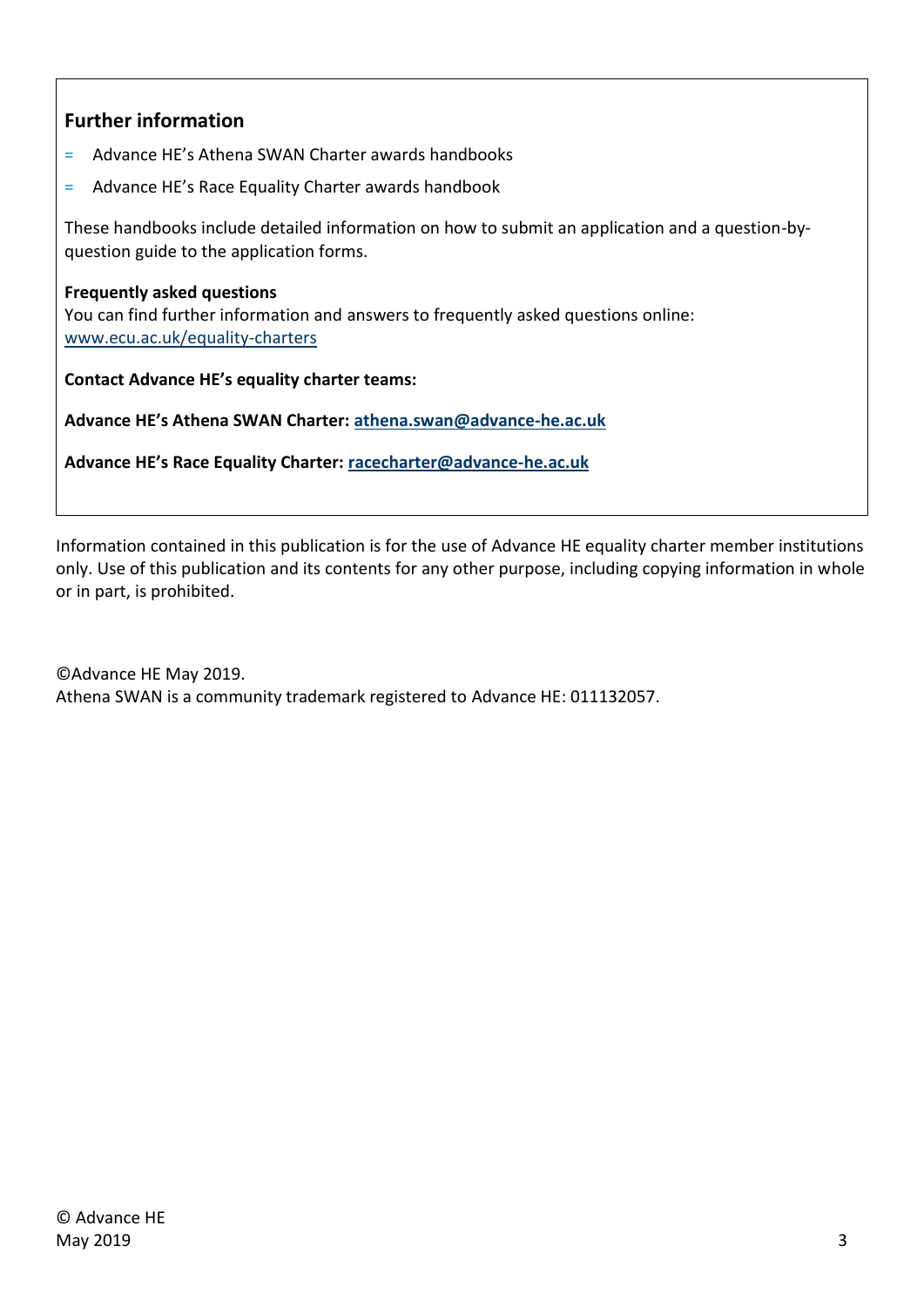# <span id="page-3-0"></span>**Contents**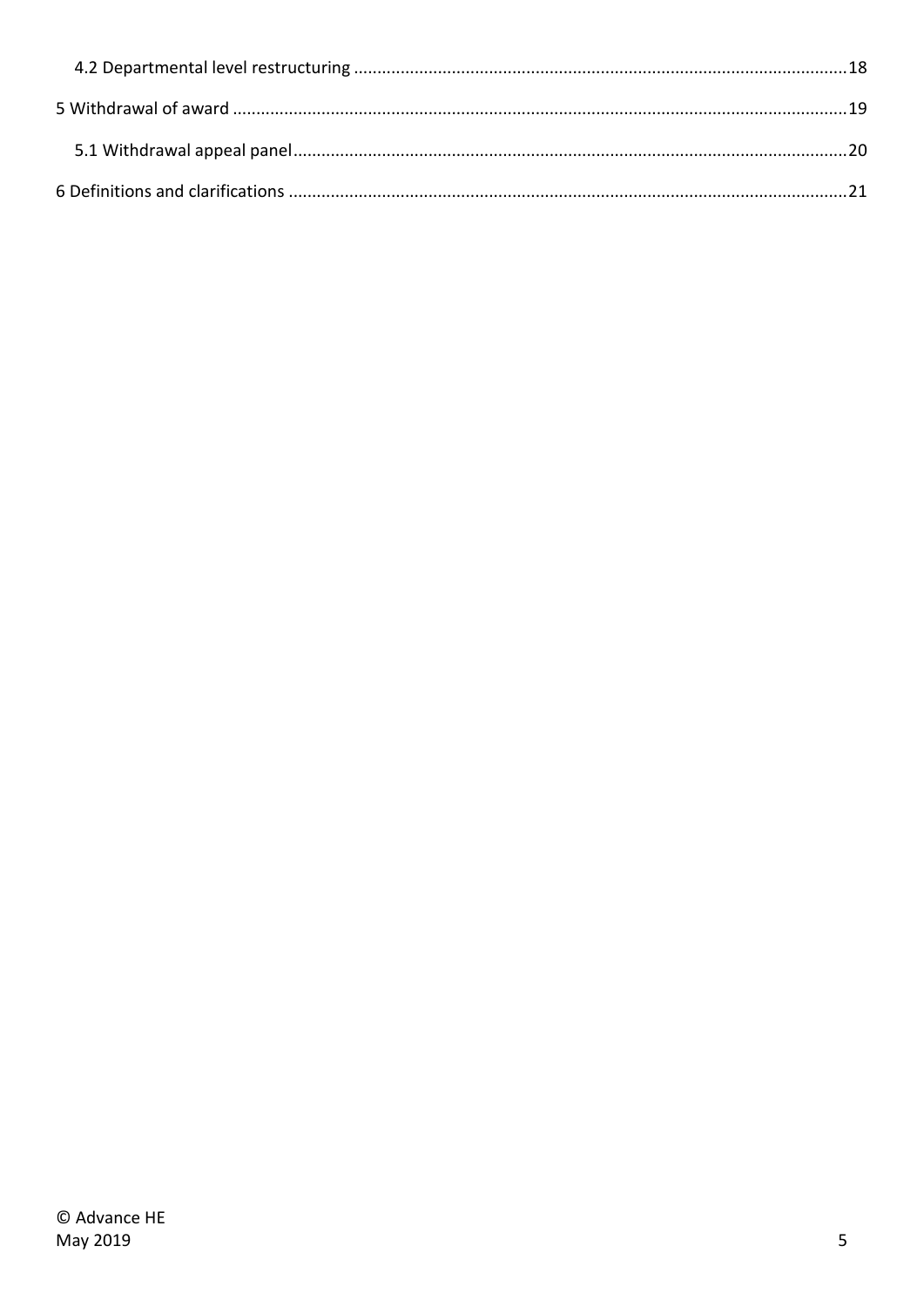# <span id="page-5-0"></span>**1 Application submission process**

## <span id="page-5-1"></span>**1.1 Eligibility to apply for an award**

UK institutions (or the parent institution of an applying department) must have chosen the appropriate Advance HE accreditation package (Athena SWAN Charter and/or Race Equality Charter) to be eligible to:

- = apply for Athena SWAN and/or Race Equality Charter awards
- = access the related Advance HE support and materials.

If the relevant accreditation package is not chosen by an institution that holds an award(s), existing awards remain valid until their expiration.

UK institutions may choose both accreditation packages.

## **1.2 Notification of intention to apply for an award**

**For further details see: Guidance on submitting applications in the relevant awards handbook** 

Application deadlines apply to both charters. Specific dates are published on Advance HE's website.

Applicants should notify Advance HE of their intention to make an award application in advance of the application deadline. The deadline to provide this notification will be no more than two calendar months in advance and will be specified on Advance HE's website. Notification should be provided by following the instructions on Advance HE's website.

Advance HE reserves the right not to accept an application where no intention to submit has been received.

## <span id="page-5-2"></span>**1.3 Award extensions**

Where applicants seek to delay their submission and extend any current award validity, a request must be made in writing to Advance HE. The request must come from the head of department of the submitting unit, or the vice-chancellor, director or equivalent. There must be exceptional extenuating circumstances.

The request must be made no less than two calendar months in advance of the relevant submission deadline. A relevant equality charter head or the Assistant Director - Equality Charters will review the request.

If an extension is granted, eligibility for a grace period in the event of a subsequent unsuccessful submission will be unaffected.

## <span id="page-5-3"></span>**1.4 Submitting your application**

Applicants must submit their application by the relevant deadline and in accordance with the administrative criteria set out in the relevant awards handbook.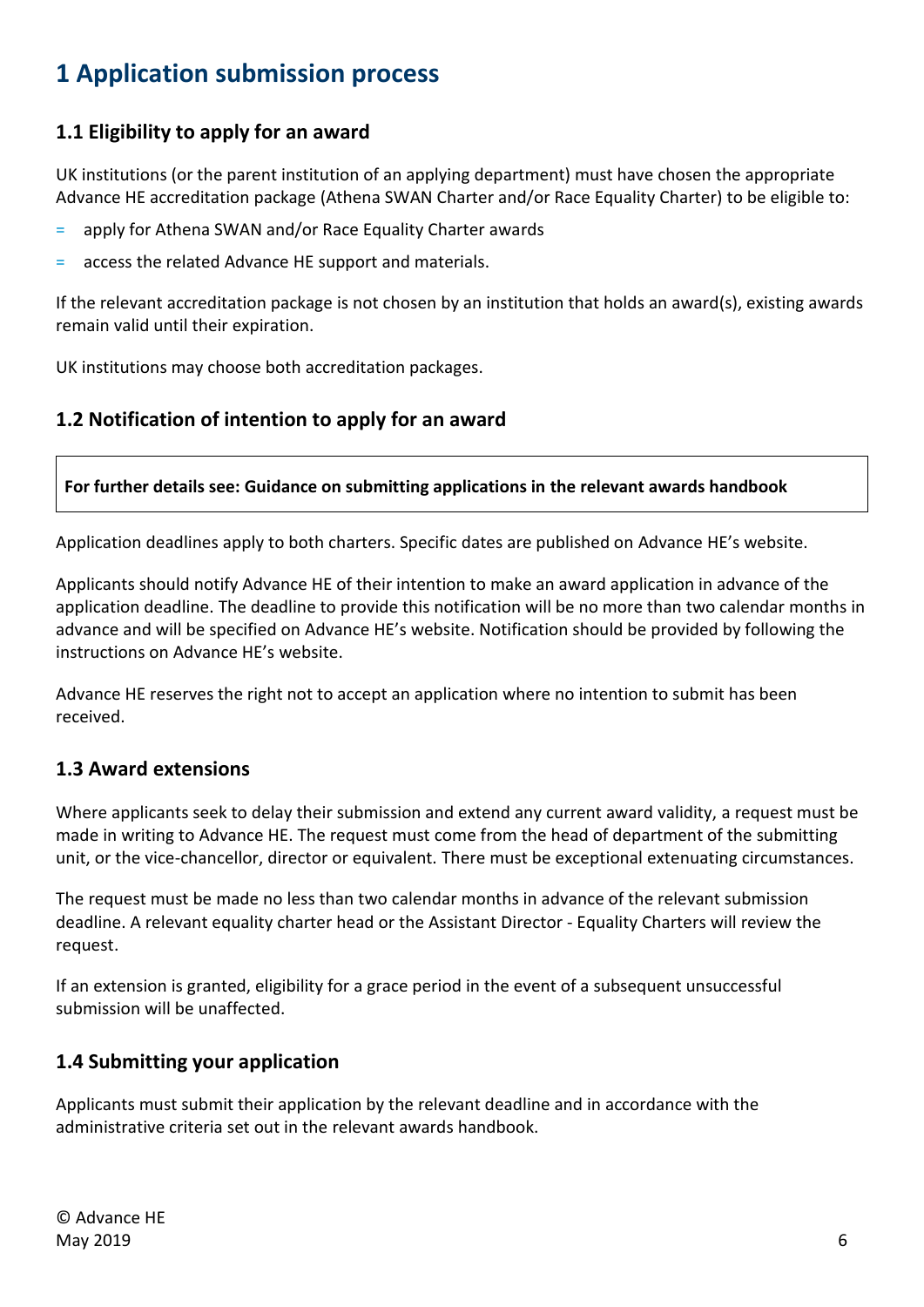An extension may be granted in exceptional circumstances. This will usually be one week. The decision to grant an extension is at Advance HE's discretion. If the request for an extension is refused, Advance HE will provide reasons.

Advance HE will acknowledge each application. If acknowledgment is not received within five working days of the application deadline, the applicant should contact Advance HE by phone.

The application is checked by Advance HE for compliance with the administrative criteria set out in the awards handbooks. If the application is incomplete or does not comply with this criteria Advance HE reserves the right not to review the application. The application fee will still apply.

The applicant will be permitted to resubmit at the next deadline, but must notify Advance HE of their intention to do so (see 1.1).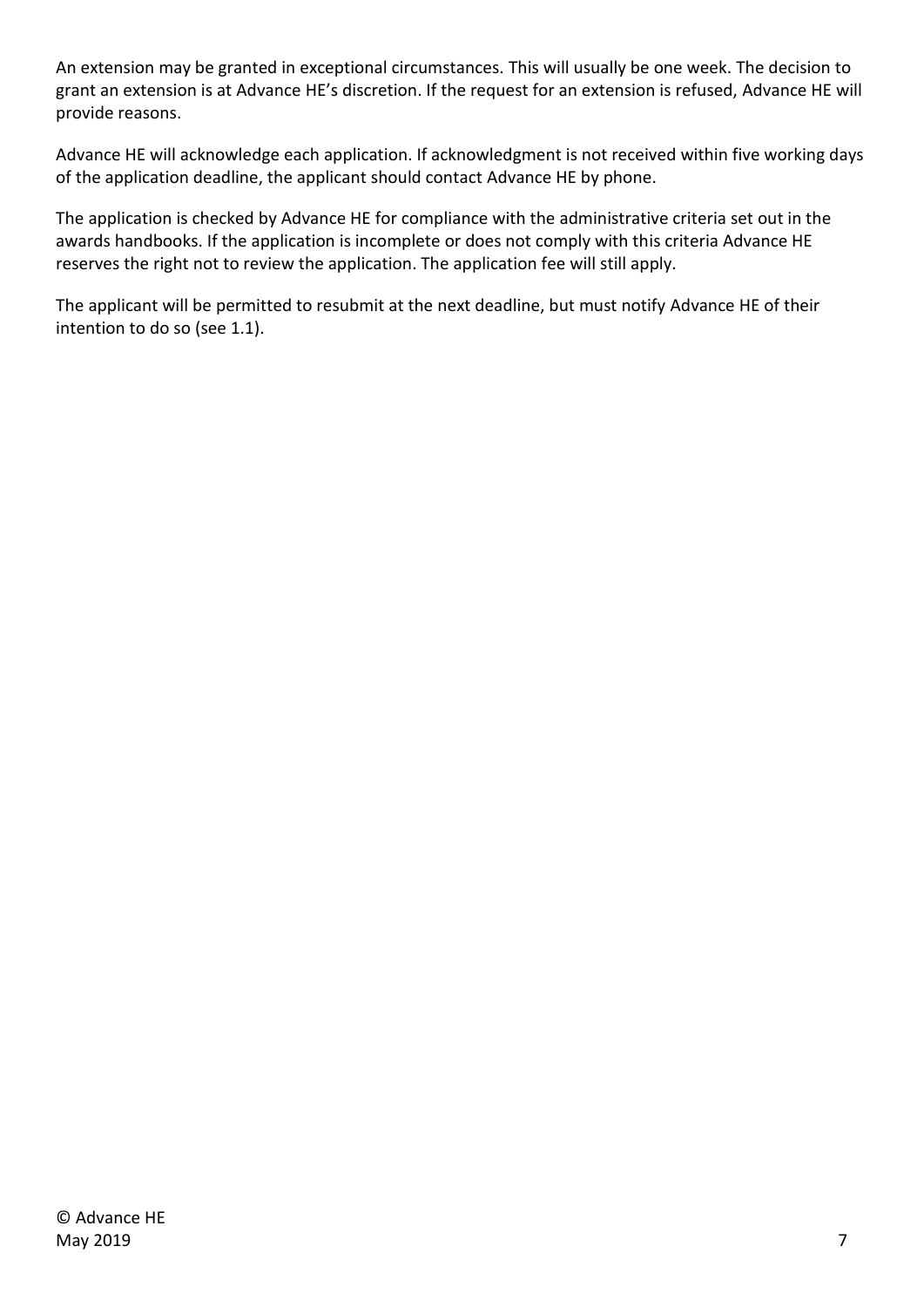<span id="page-7-0"></span>Institutions are required to confirm their commitment to the charter principles to be eligible to apply for Advance HE's equality charter awards.

**Applicants are required to confirm that the information presented in an application (including qualitative and quantitative data) is an honest, accurate and true representation of the institution or department.**

Advance HE reserves the right not to assess an application if, following the submission deadline:

- = Information comes to light that the application contains false or misleading information or statements that are material to the applicant's case for the award. This may include the deliberate omission of information.
- = Subsequent to receipt of an application, information comes to light establishing that the applicant no longer satisfies the requirements of the award or has failed to adhere to or uphold the charter principles.

In the above circumstances, the information identified or received must be independently verifiable and/or be received from a credible source. For example, through verified communications from the institution, from a professional association, through nationally verified data (eg the Higher Education Statistics Agency), or a finding by a competent authority (such as a court or tribunal or the Equalities and Human Rights Commission).

Advance HE will not consider information from anonymous sources or which requires further investigation. If requested, Advance HE will not name the source when communicating to the applicant, but anonymity cannot be guaranteed as – depending on the objection – identities may be inferred.

All objections to the assessment of award applications must be received within 10 working days of the submission deadline for the round in which the application is made. A limit of 1000 words applies to objections.

Where any of the above circumstances are brought to Advance HE's attention, a relevant Advance HE equality charter head or the Assistant Director - Equality Charters will review the impact of the information on the applicant's eligibility for an award.

If Advance HE considers that the information is relevant and likely to impact on a panel's award recommendation, Advance HE will send a formal written notice to the applicant that will:

- = provide notice that Advance HE has received information it considers important for the fair assessment of an application and that it may not be submitted to a panel for review
- = provide all supporting information that has been considered by Advance HE
- = state that the applicant may make written representations on the information.

The applicant will be given a period of 10 working days from the date of the notice to submit representations on the proposed information. Any representations should be made in writing to Advance HE, must adhere to a limit of 1000 words, and clearly set out the grounds on which the applicant objects to the proposed decision not to assess the application.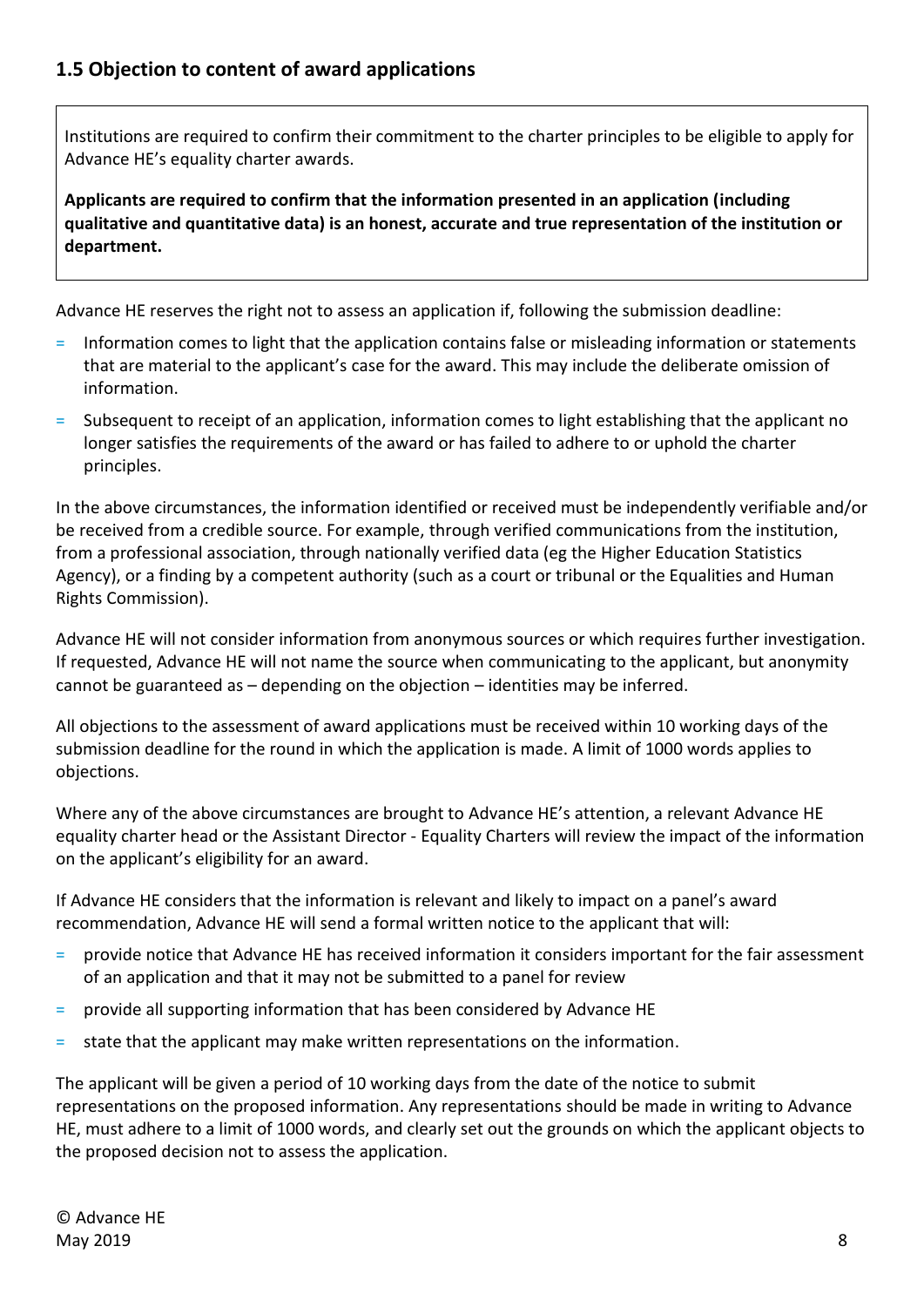If representations are received within the 10 working day period, a relevant Advance HE equality charter head or the Assistant Director - Equality Charters will consider these representations. A final decision will be made within 10 working days of receipt of the applicant's representations.

If the decision is to proceed with assessing the application, Advance HE will further decide whether to:

- = submit only the original application to the award panel
- = share the supporting information and representations received by Advance HE with the award panel along with the application.

Advance HE will inform the applicant of the decision in writing, providing the reasons for the decision.

Advance HE's decision is final.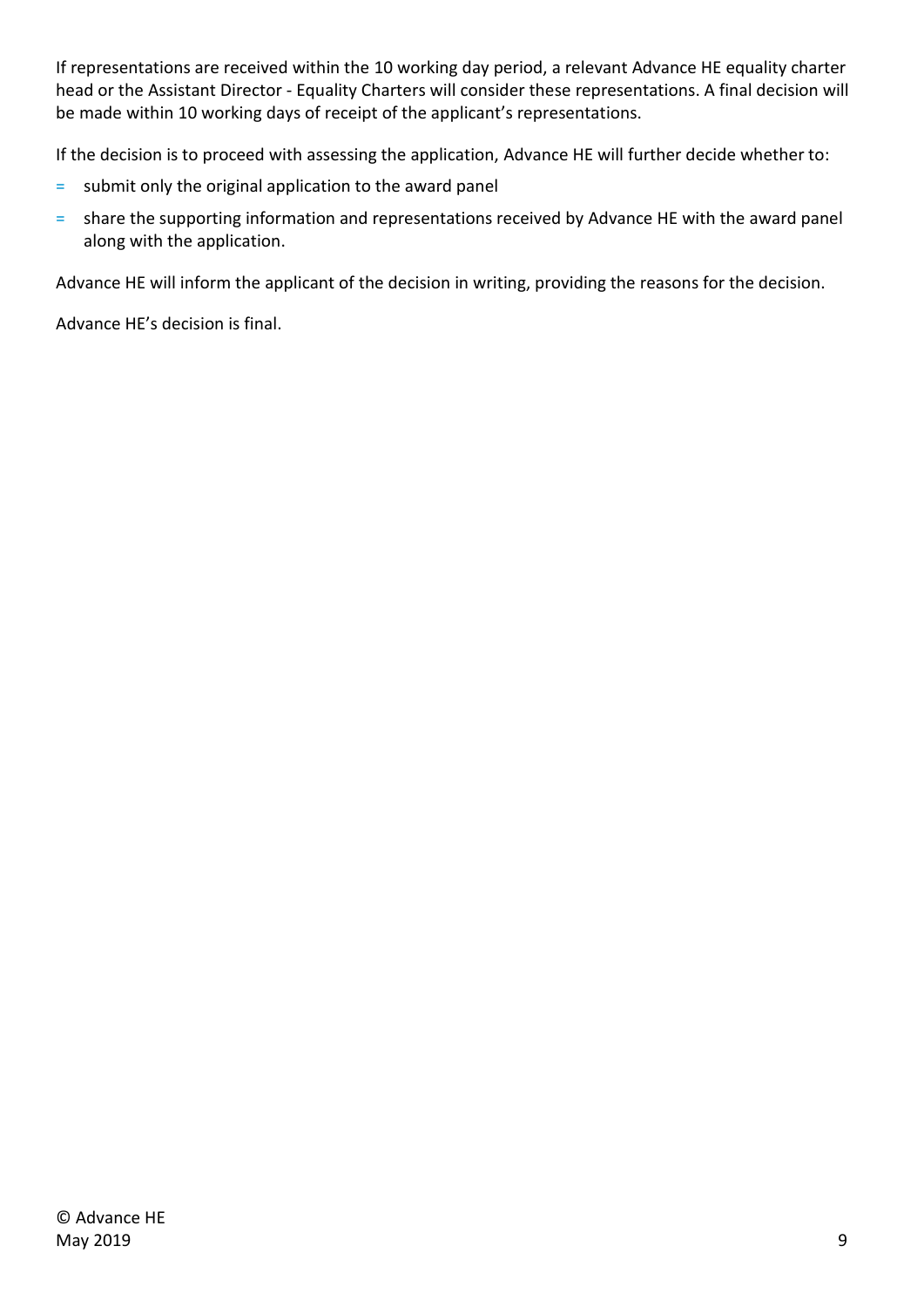## <span id="page-9-0"></span>**2 Peer review processes**

Advance HE equality charter applications are reviewed by peer review panels. The panel recommends decisions on awards to Advance HE.

## <span id="page-9-1"></span>**2.1 Panel composition**

Advance HE will convene an awards panel to review applications.

The quorum for a panel is that the views of three panellists are considered. Panellists will usually be asked to review up to five applications.

Panellists are selected from a pool of people who have applied to Advance HE to become a panellist, or who are invited by Advance HE to be a panellist when their involvement in a panel will help achieve a more appropriate balance of panellists.

In constructing the panel Advance HE seeks to achieve appropriate representation, especially considering the gender and ethnicity of panellists for Athena SWAN and the Race Equality Charter respectively, and with attention to the representation of experienced and new panellists. Advance HE draws panellists from the following groups of people:

- = academic and technical services staff
- = human resources or equality and diversity practitioners with experience of higher education
- = other professional services staff with experience of higher education
- = specialists (for example industry and research institute representatives, members or employees of learned and professional societies, gender equality and race equality specialists as appropriate)
- = students.

Normally (and in every case for the Race Equality Charter), a meeting of the panel will be convened. Where this is the case, the panel will be run by a chair appointed by Advance HE. The chair will have experience of participating in previous panels. The chair will be a voting panellist. The meeting may take place using a remote meeting facility.

All panellists (including the chair) are required to have undertaken training within the two years immediately preceding the submission deadline. In Athena SWAN, at least two panellists will have previously attended an Athena SWAN panel. In the Race Equality Charter, at least two panellists that have previously attended a Race Equality Charter panel will be sought, but not guaranteed because the pool of panellists that have undertaken Race Equality Charter panels is small.

Advance HE is scoping whether Athena SWAN submissions, or a subset thereof, could be assessed through independent, remote review by panellists. If pursued, such a process will be communicated to applicants.

Advance HE staff moderate review panels and may provide a note taker. These are non-voting roles.

There may be panel observers present during an award panel meeting. Observers do not take part in the decision-making process and do not vote.

#### <span id="page-9-2"></span>**2.1.1 Conflict of interests**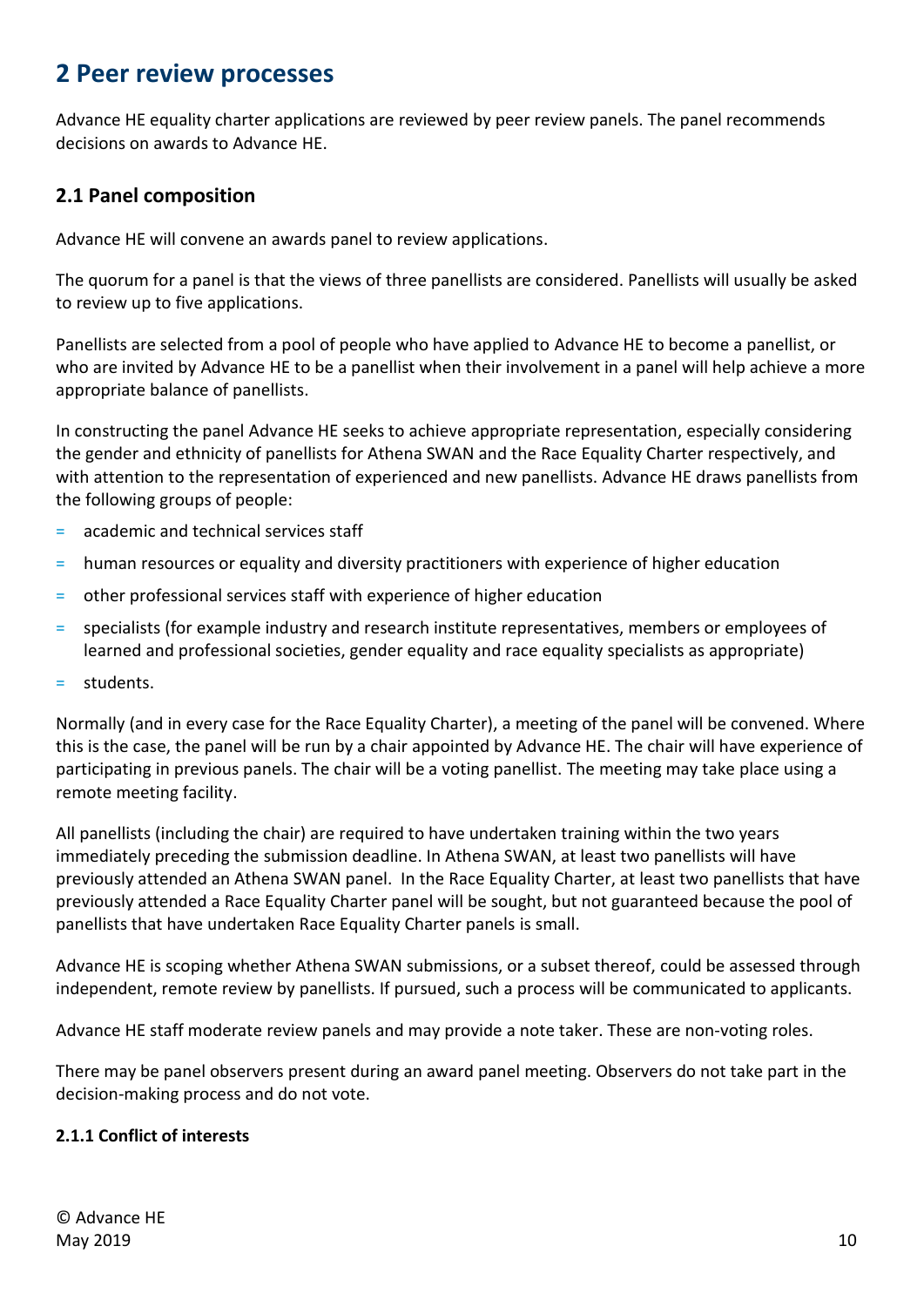Panellists are expected to act with integrity and impartiality and to be open, fair and unbiased when making decisions. Conflicts of interest must be identified and disclosed to Advance HE.

A conflict of interest is any situation in which personal interests, or loyalties owed to another person or body, may (or may appear to) unduly influence or affect a decision. In the context of the review of award submissions, a conflict of interest might arise as a result of direct or indirect personal, academic, financial or working relationships.

All panellists will submit a conflict of interest form with their application to join Advance HE's pool of panellists and/or in advance of taking part in a panel. All panellists will be asked to review this information in advance of a panel and need to consider potential conflicts for each individual application.

If panellists are in any doubt about whether or not they should review a submission due to a possible conflict of interest, they should contact Advance HE before proceeding with the review. Panellists should raise any potential conflicts as soon as they become apparent during the review process.

Observers must also submit a conflict of interest form in advance of a panel.

If a conflict of interest becomes apparent, a relevant Advance HE equality charter head or the Assistant Director - Equality Charters will determine the materiality of the conflict and decide if it prevents the panellist taking part in the review where the conflict could manifest. If the conflict is not material, the relevant Advance HE equality charter head or the Assistant Director - Equality Charters will decide how to manage it.

Panellists are automatically precluded from reviewing applications from an institution where they are currently employed or studying.

Other conflicts of interest can include:

- = previous employment or study at a department or institution within the last 10 years
- = paid consultancy at a department or institution within the last five years
- = close personal friendships (including PhD supervision) or relationships with individuals at a department or institution
- = provision of assistance to the department or institution with their award application (eg by acting as a critical friend)
- = involvement in the work that the department or institution proposes to carry out (eg as part of an action plan or as a member of a committee connected with a work programme)
- = collaboration on a research project with individuals at a department or institution in the last five years.

This is not an exhaustive list.

The Advance HE moderator and note taker will also declare interests. If a conflict of interest is declared, a relevant Advance HE equality charter head or the Assistant Director - Equality Charters will decide if this prevents them from participating in certain panels.

Advance HE will hold declarations securely. Should an individual inform Advance HE that they no longer wish to be considered as a panellist, their conflict of interest information will be destroyed one year after notification of withdrawal.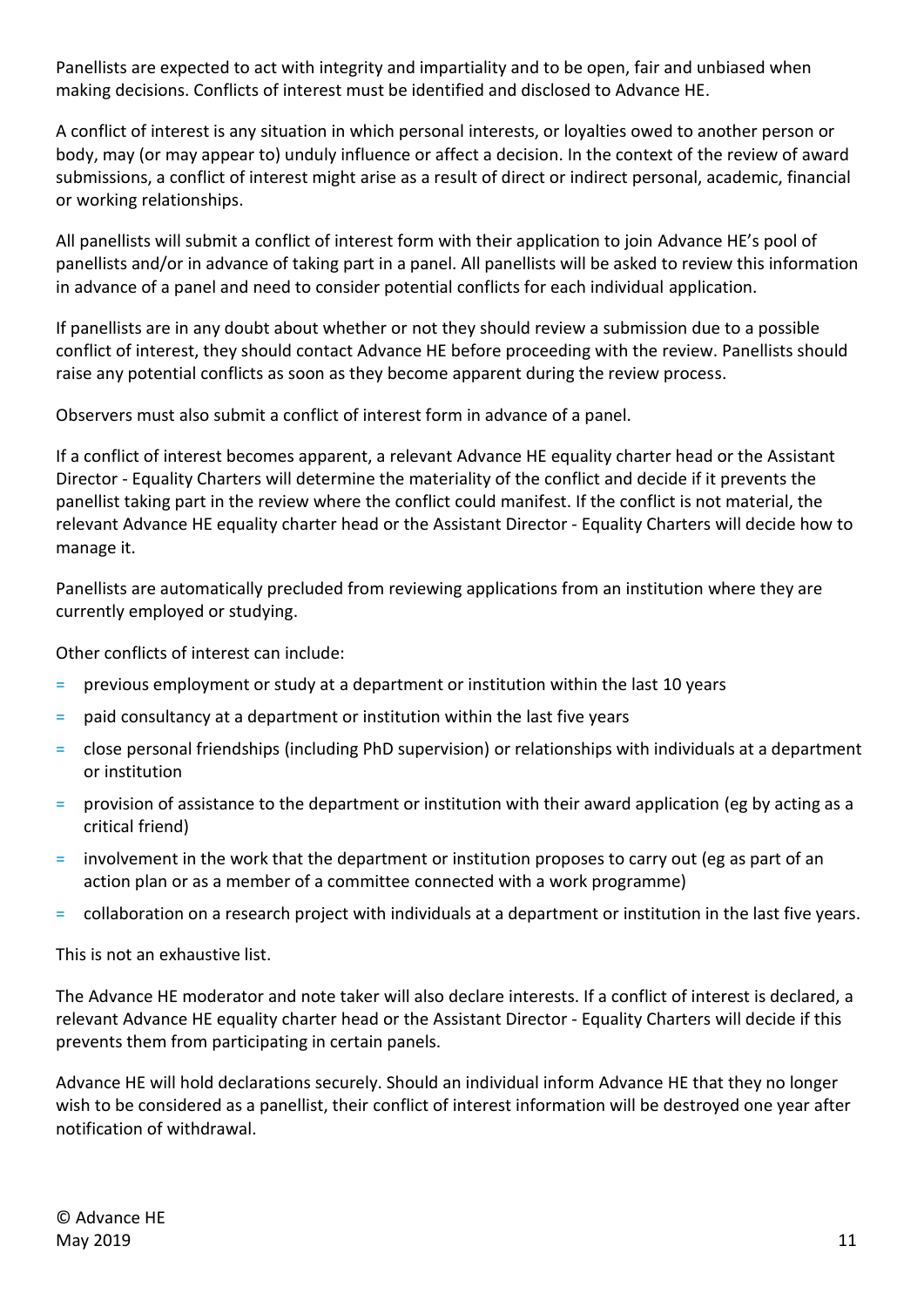#### <span id="page-11-0"></span>**2.1.2 Objections to panel composition**

Potential applicants will have access to a list of all potential panellists.

Applicants will not be able to select panellists but can raise objections to particular panellists taking part in the review of their application.

Any objections should be made in writing to Advance HE, with reasons to support the objection, by the submission deadline.

A relevant Advance HE equality charter head or the Assistant Director - Equality Charters will consider any objections to a potential panellist. They will decide whether the potential panellist could participate in the relevant panel. Advance HE will inform the applicant of the decision in writing.

<span id="page-11-1"></span>Advance HE's decision is final.

#### **2.2 Awards panel process**

Panellists and observers will receive a copy of the application to review. Where applicable, they will also receive feedback that was returned to the applicant on a previous application.

Panellists are required to:

- = sign a non-disclosure and confidentiality agreement
- = review the application in accordance with guidance set out for applicants in the relevant awards handbook
- $=$  review the application independently and complete review forms
- = return independently produced review forms to Advance HE
- collectively review the application at the panel meeting, where one is scheduled
- = only take into account information included in the application (or any other information that Advance HE deems relevant, see 1.4 for more details).

The chair of a panel meeting is appointed by Advance HE. In addition to their role as a panellist, the chair is required to:

- = give structure to the deliberations and move the discussion towards a decision
- = ensure any panellist comments that are deemed prejudicial, such as personal opinions unrelated to the application, are disregarded. If necessary they can ask a panellist to leave the panel
- = summarise the panel's discussion
- = keep discussions on schedule.

The chair and other panellists must not communicate about the awards panel or the applications for review outside of the panel, unless facilitated by Advance HE.

Advance HE will appoint a moderator from its staff, who will have received training prior to becoming a moderator.

The moderator is required to:

© Advance HE May  $2019$  and  $12$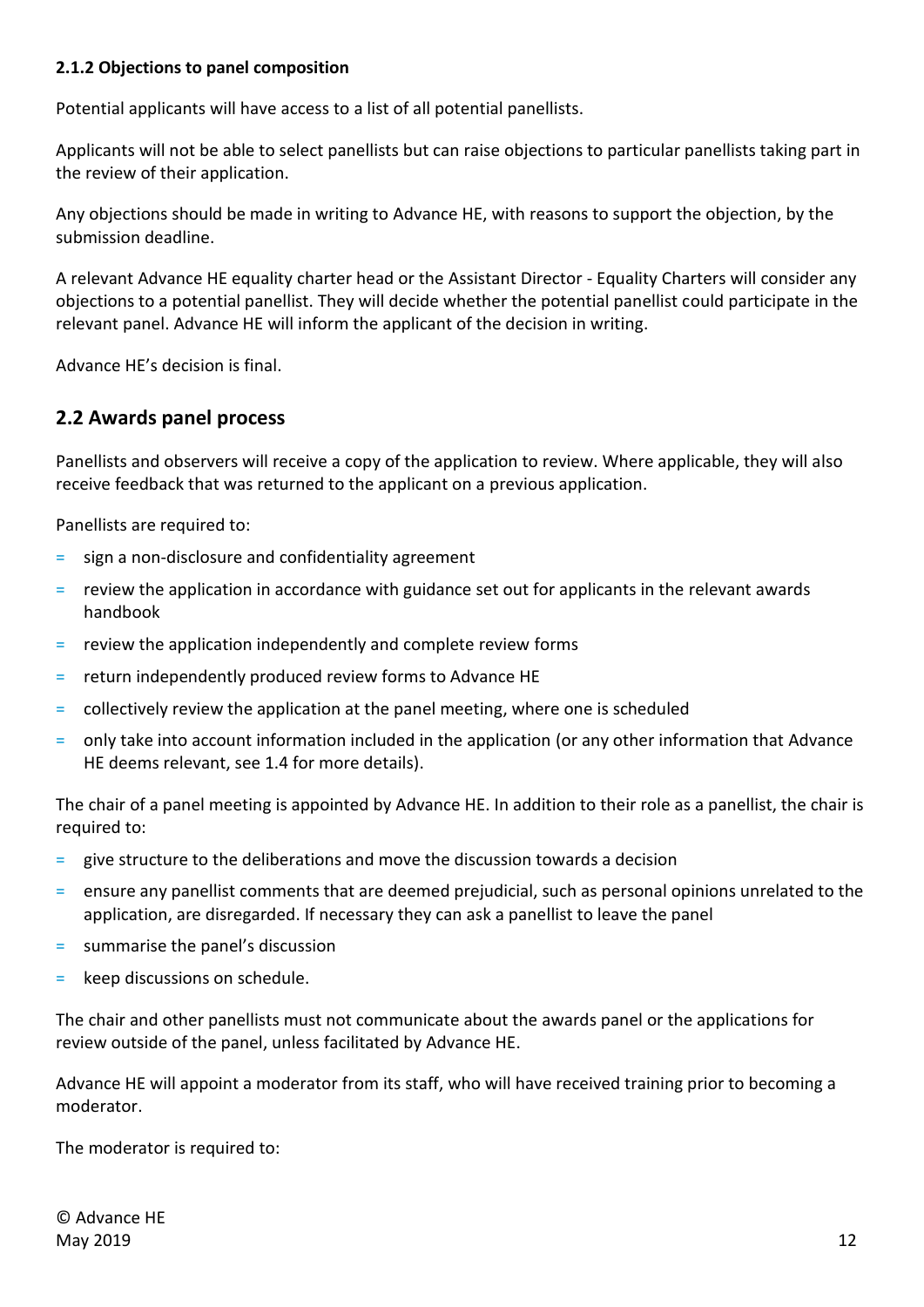- = provide assistance and guidance on the application and review process
- ensure the panel comply with the requirements set out in this document
- = ensure consistency of panel review and decision-making. If required, the moderator may provide a view on whether the application meets the requirements of the award level applied for
- = ensure any panellist comments that are deemed prejudicial, such as personal opinions unrelated to the application, are disregarded
- = fulfil the moderation role in the event that a panel requests additional information (see 2.3.1)
- = ensure feedback to applicants is relevant and coherent, using the notes from a panel meeting, the application, review forms from the panellists and their own notes.

Advance HE may appoint a note taker.

The note taker is required to:

- = record the key discussion points of a panel meeting
- = request that the panel identify feedback to be provided to the applicant.

In the absence of the note-taker, the moderator will fulfil these roles in addition to their other duties.

Neither the note taker nor the moderator vote in the recommendation on awards.

<span id="page-12-0"></span>Advance HE will determine the order the submissions will be reviewed in.

#### **2.3 Awards panel recommendation**

Panellists may recommend to Advance HE that they:

- = confer or renew the award at the level sought
- confer or renew the award at a lower level
- = confer or renew the award at a higher level (this will usually require the request of further information from the applicant)
- = do not confer an award.

Where there is a panel meeting, the panel will seek to reach a unanimous decision, but may decide on the basis of a majority. If there is no majority (where the number of panellists is even) the chair has an additional deciding vote.

Panellists may not abstain from voting.

<span id="page-12-1"></span>The panel must base its decision solely on the material placed before it against the criteria set out in the relevant awards handbook.

#### **2.3.1 Additional information**

In exceptional circumstances panellists may seek additional information from the applicant, in order to be able to reach a decision.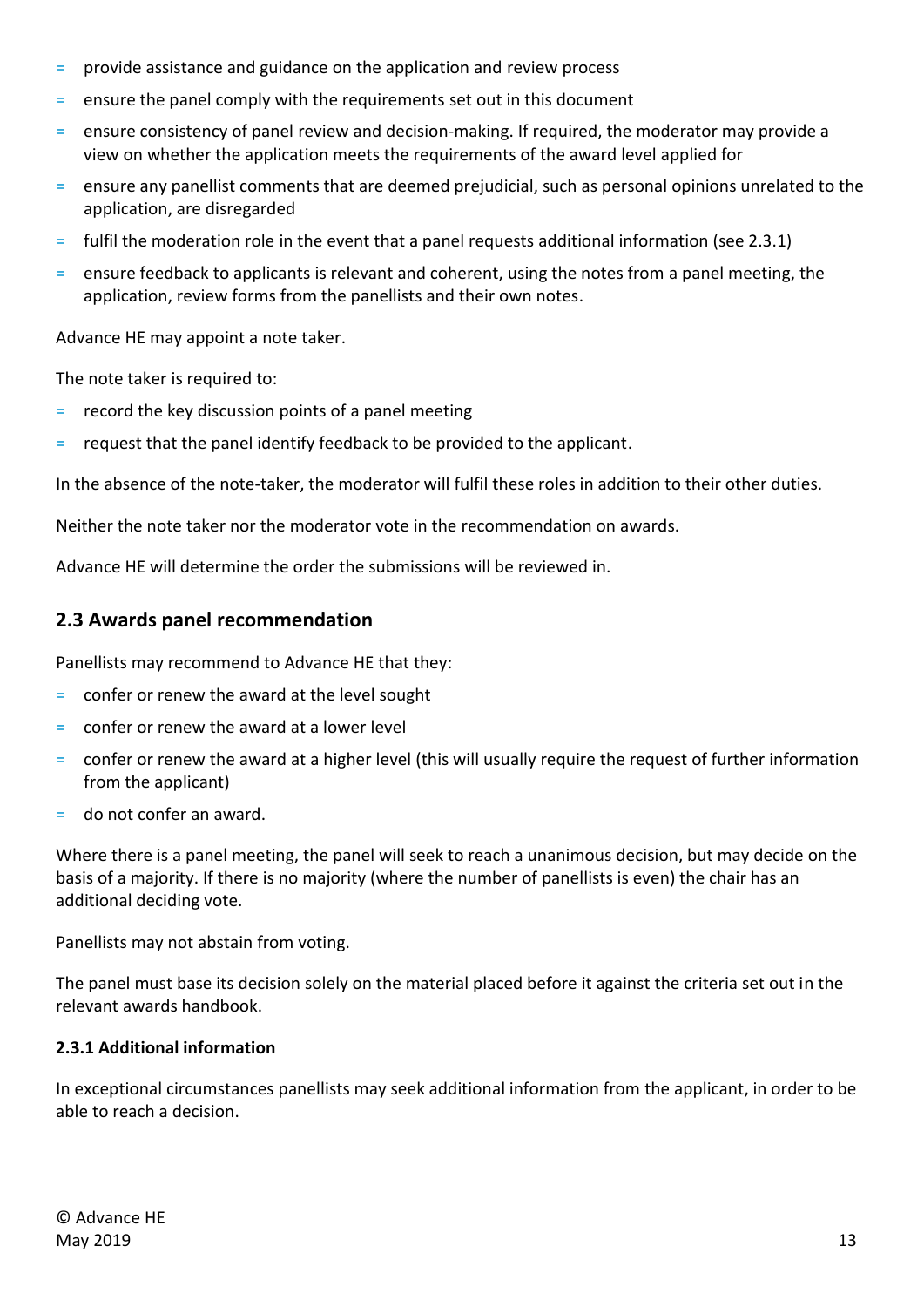When additional information is sought, the decision on that particular application will be adjourned. Advance HE will send a request for additional information to the applicant.

Individual members of the panel must not contact the applicant.

Additional information requested from the applicant must be provided to Advance HE within 10 working days of the request.

If the additional information is not received within 10 working days, the panel will make a decision based on the original available information.

Where additional information is provided it will be distributed by Advance HE to the panellists. Advance HE will arrange to reconvene the awards panel, or undertake further remote review.

A reconvened award panel must be quorate (see 2.1) and may only include those panellists that participated in the initial review.

### <span id="page-13-0"></span>**2.3.2 Moderation and consistency of decision making**

In exceptional circumstances, the moderator may refer an application to a relevant Advance HE equality charter head or the Assistant Director - Equality Charters if the moderator believes that the panel's decision:

- = does not correspond with the criteria set out in the handbook
- = is not consistent with other decisions made by panels in the current assessment round
- = is not based solely on the material presented to the panel.

A relevant Advance HE equality charter head or the Assistant Director - Equality Charters will review the application and assessment and decide whether to refer the application to a new panel for consideration, as per the processes set out in 2.2. This decision will be taken within ten working days of the original decision.

If an application is referred to a new awards panel, the original panellists will be informed in writing of this decision and provided with reasons for the review.

The applicant will not be informed that their application is being reviewed by a second panel unless the additional review will result in them receiving a decision on their application later than other award applicants in that round (see 2.4).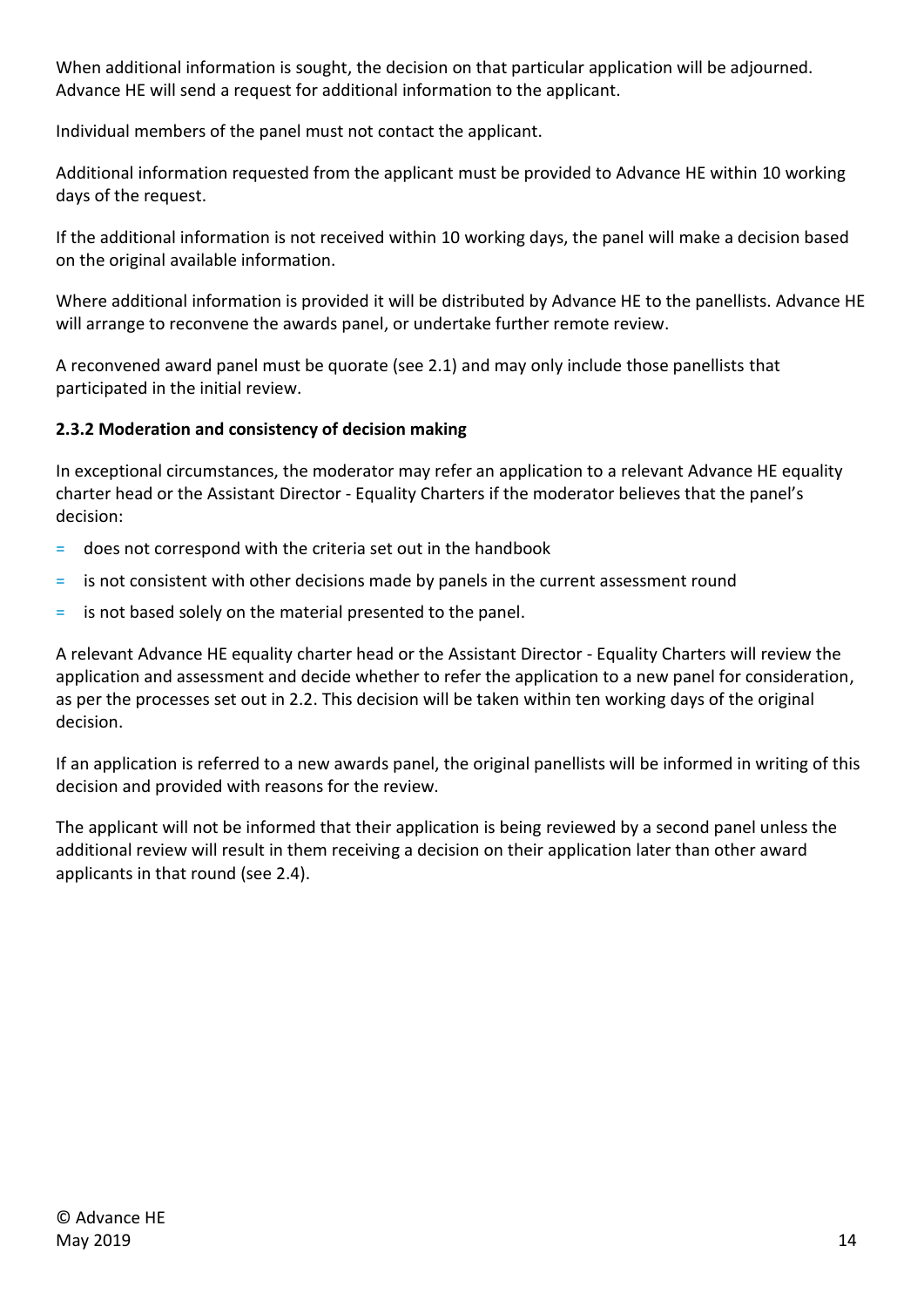#### <span id="page-14-0"></span>**2.3.3 Panel records**

At the conclusion of the awards panel process, all application and review materials relating to the application will be collected by the moderator.

Advance HE will retain copies of the application in accordance with the Data Sharing Agreements that participating institutions are requested to sign, which are counter-signed by Advance HE.

On fulfilling their duties and in accordance with Advance HE's non-disclosure and confidentiality agreement, panellists must return and delete (as appropriate) all copies of submissions, feedback and any additional information, and will not retain any copies or records.

## <span id="page-14-1"></span>**2.4 Notification of award decision**

Once all applications in a given round have been assessed Advance HE will communicate award decisions to applicants in writing. This communication will include any award validity periods where relevant.

Where an award-holding applicant does not achieve an award that is at least equal to that already held, they may be offered a period of grace.

Advance HE will endeavour to make and communicate award decisions within six calendar months of the closing date for a given applications round. However, this period may be longer depending on the number of applications received, the number of panels convened, and whether further information has been requested from any applicants. See the relevant awards handbook for further information on timelines.

## <span id="page-14-2"></span>**2.5 Providing feedback**

Advance HE will provide feedback to each applicant based on the panel discussion. This will include the rationale behind the decision.

Advance HE will endeavour to provide feedback to unsuccessful applicants at the time award outcomes are communicated.

Advance HE will endeavour to provide feedback to applicants whose application receives an award at a lower level within one month of communicating the award outcomes.

Advance HE will endeavour to provide feedback to applicants whose application is successful within two months of communicating the award outcomes.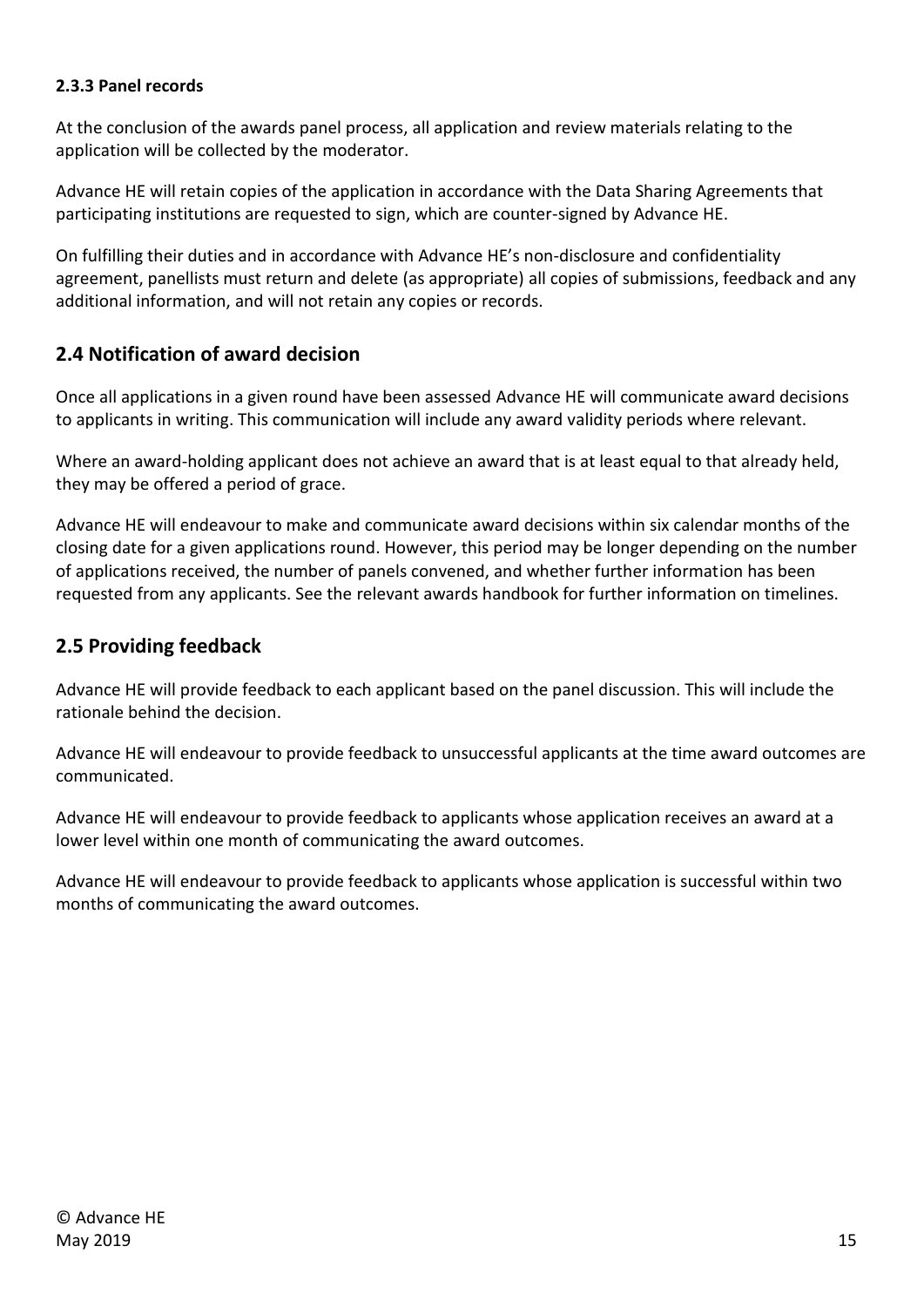# <span id="page-15-0"></span>**3 Appeal process**

The applicant has 10 working days from the date that the written feedback on their application was communicated in which to appeal. It is the applicant's responsibility to ensure that post and email is monitored.

An appeal must be sent in writing to the relevant Advance HE equality charter head. It must clearly set out in detail the grounds upon which the appeal is made. A limit of 1000 words applies to all appeals against award decisions.

## <span id="page-15-1"></span>**3.1 Grounds for appeal**

The only accepted grounds of appeal are:

= procedural unfairness

ie: substantial failure to comply with the requirements of this procedure which leads to the process being unfair

= the decision was manifestly unreasonable

ie: taking into account irrelevant factors or failing to take account of relevant ones, for example if the panel rejects an application on the basis that particular data are omitted, when they are in fact included

An appeal will not be considered outside of these grounds. Disagreement with the panel's judgment is not grounds for appeal.

An appeal will be considered by a relevant Advance HE equality charter head or the Assistant Director - Equality Charters to determine whether it has been effectively lodged within the stipulated time limit and meets the permitted grounds.

Advance HE will notify the applicant in writing within 10 working days of the appeal deadline whether the appeal has been accepted for review by an appeals review panel. If this decision is likely to be delayed (eg due to staff illness or external factors) Advance HE will notify the applicant in writing with the updated timeframe.

## <span id="page-15-2"></span>**3.2 Appeals review panel**

Any successful appeal will result in the original application being submitted for review by a differently constituted panel.

The panel will be convened and run as per the processes set out in 2.2, except for the following aspects.

- = The panel may be convened outside of the normal round.
- = The applicant will not have any further opportunity to object to particular panellists sitting on the panel.
- = The panel will be informed that the application was considered previously and the decision has been appealed, but will not be informed of the previous result or reason for appeal.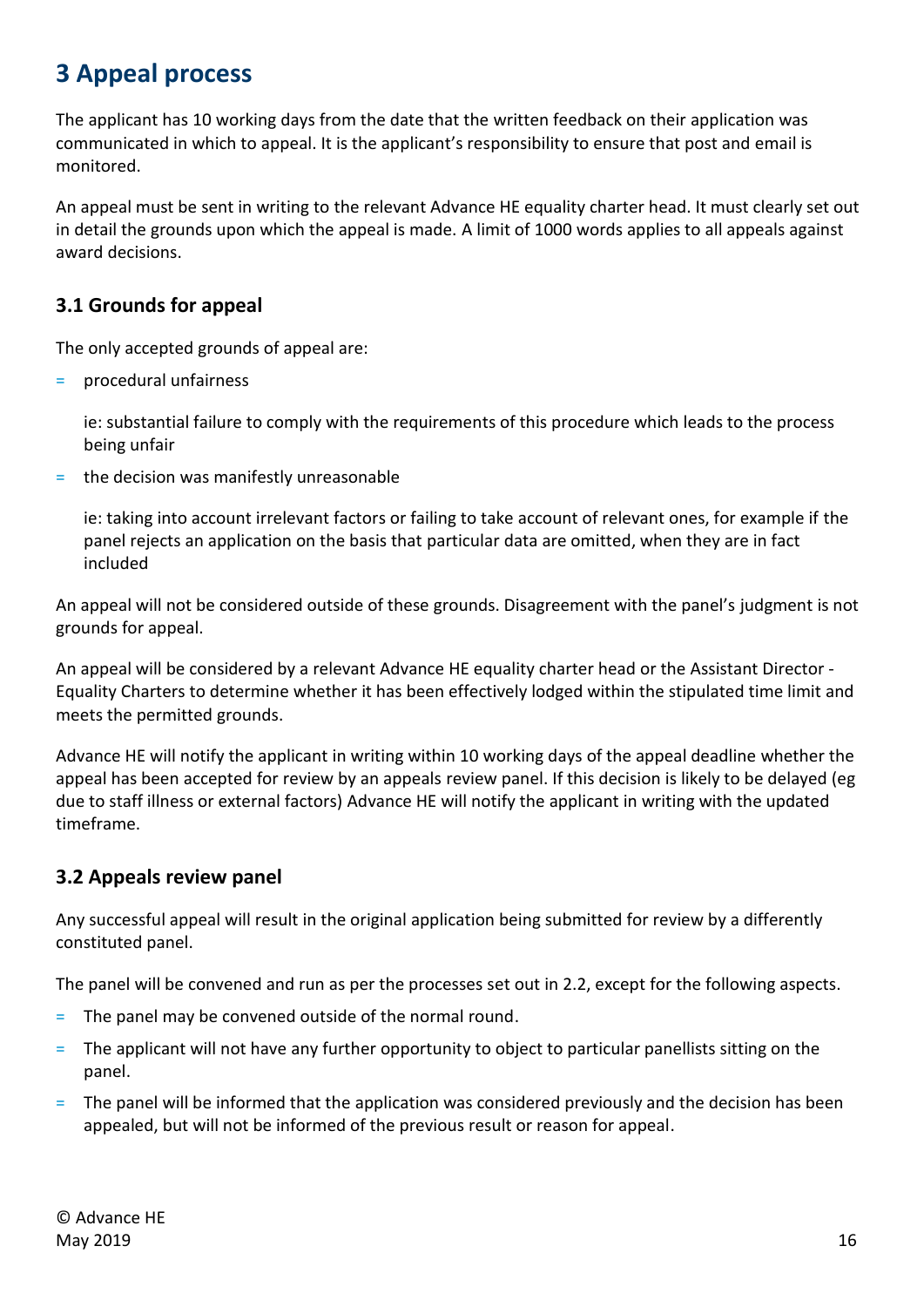= The decision of the panel will be communicated to the applicant. If an award is granted by the panel, the validity period of this award will be as if the original panel had conferred the award.

If the review panel reaches a decision that is different to the original awards panel, Advance HE will communicate this in writing to the original panel members. This will include the reasons for the decision.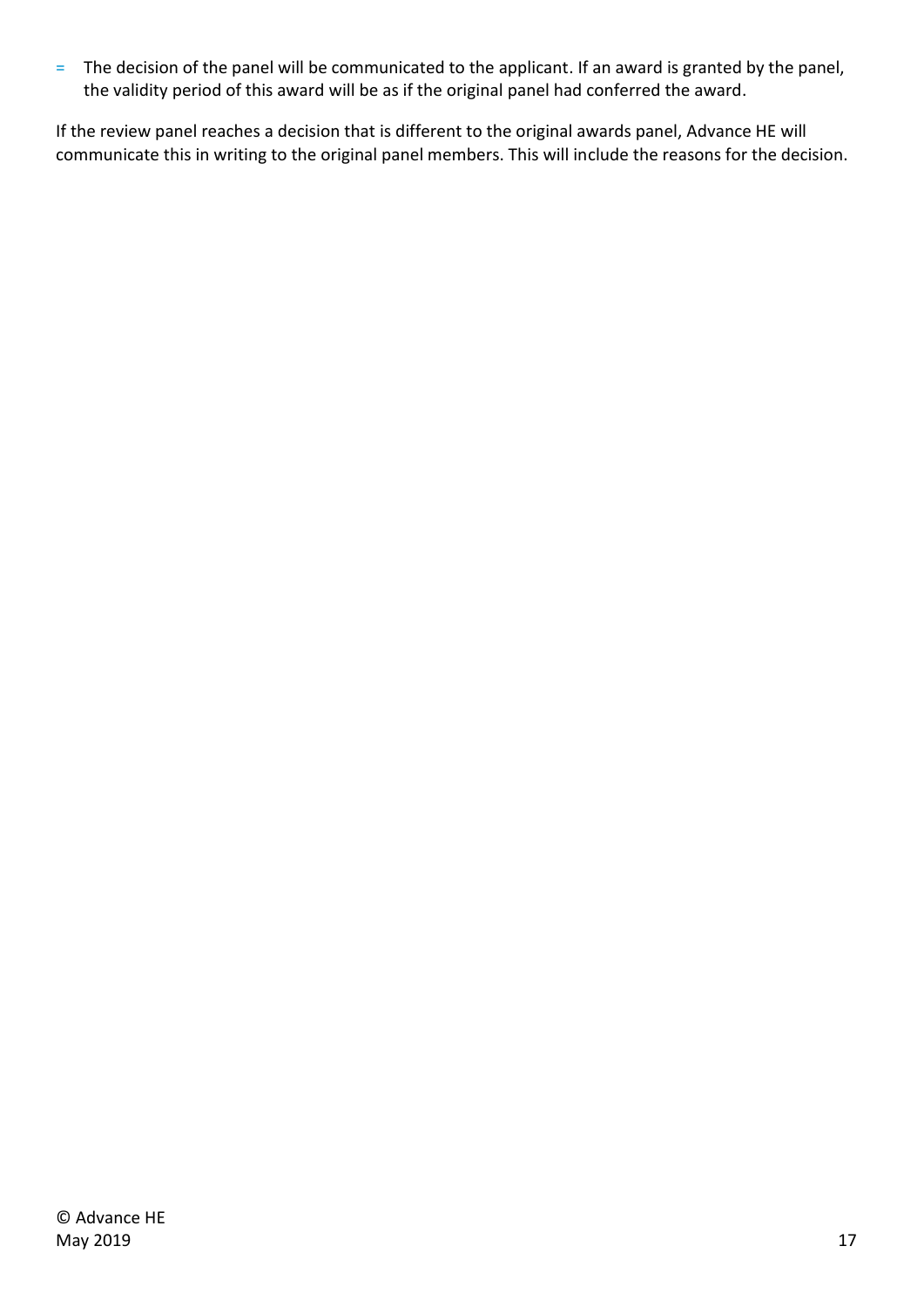## <span id="page-17-0"></span>**4 Changes to award holding entities**

Institutions sometimes undergo periodic restructuring. This may affect the equality work and Athena SWAN and/or Race Equality Charter action plan of an award holding entity. Applicants are expected to inform Advance HE of prospective restructures, in order that continued award eligibility may be confirmed or otherwise considered.

## <span id="page-17-1"></span>**4.1 Institutional level restructuring**

When an institution undergoes significant restructuring, the vice-chancellor, director or equivalent must inform Advance HE in writing, to explain how gender and/or race equality (and gender/race equality initiatives) are being considered in the restructuring process.

In order that Advance HE may determine any impact on the institution's continued award eligibility, the institution must inform Advance HE of the planned changes ahead of the proposed date of a new structure being implemented. If uncertain, the institution should contact a relevant Advance HE equality charter head in advance.

A relevant Advance HE equality charter head or the Assistant Director - Equality Charters will determine any impact on continued award eligibility. Advance HE may require additional information, or set out recommendations or conditions for continued award eligibility.

## <span id="page-17-2"></span>**4.2 Departmental level restructuring**

Advance HE is undertaking a pilot of an "Interim award process" to enable departments affected by restructures to retain Athena SWAN awards, if consideration of gender equality (and gender equality initiatives) are apparent in the restructuring process. This applies to cases where departments are split or merged.

The interim award recognises the department's efforts to ensure that gender equality is embedded in the new structure, and the continuation and appropriate modification of its actions to address the key issues identified by the self-assessment and restructuring processes. The department should contact the relevant Advance HE equality charter head in advance of undertaking this process.

After a review of the pilot, a confirmed process will be communicated to Athena SWAN charter members.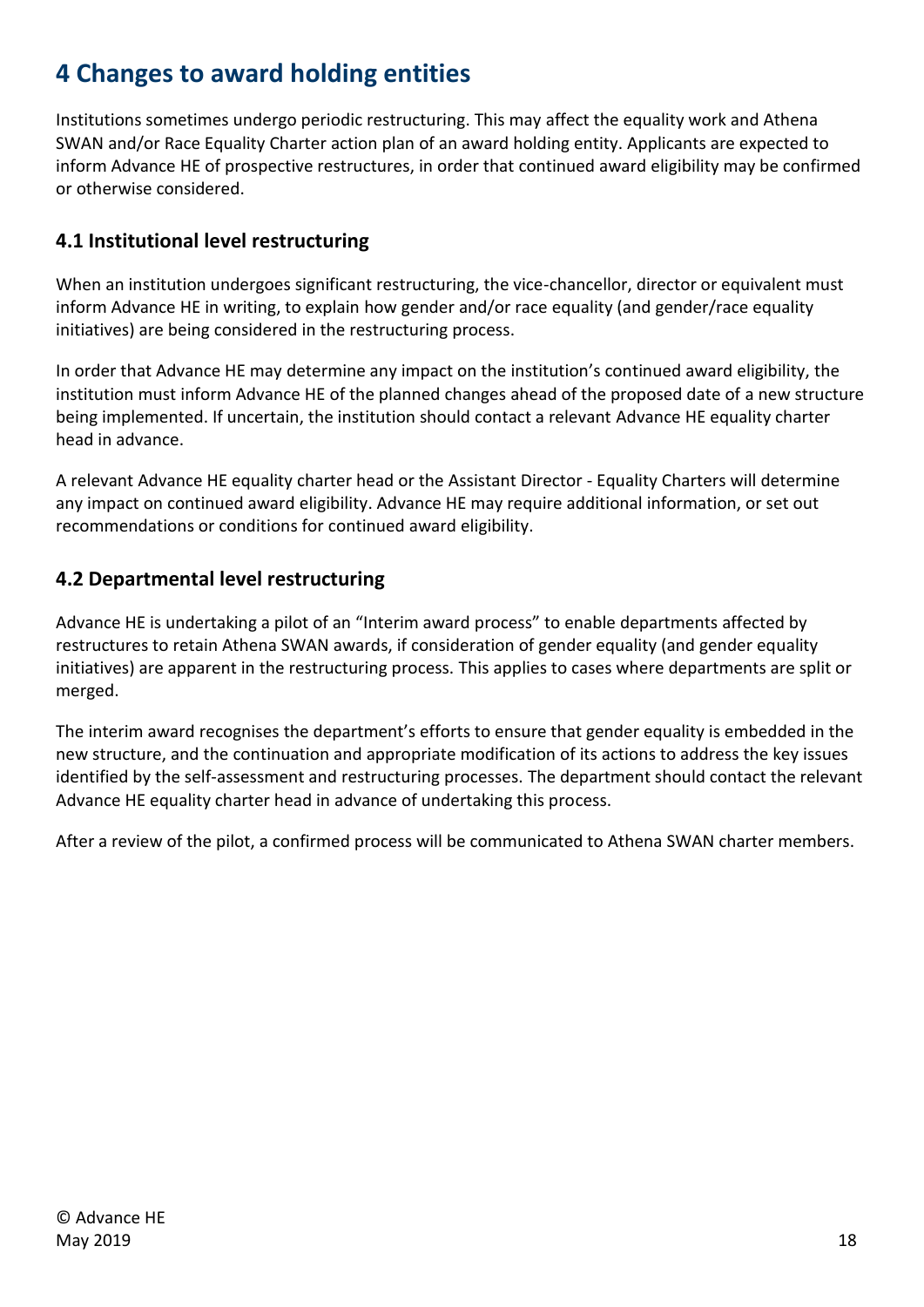## <span id="page-18-0"></span>**5 Withdrawal of award**

Institutions are required to confirm their commitment to the charter principles to be eligible to apply for Advance HE's equality charter awards.

**Applicants are required to confirm that the information presented in an application (including qualitative and quantitative data) is an honest, accurate and true representation of the institution or department.**

Advance HE reserves the right to withdraw an award in the following circumstances:

- = Information comes to light that the application contains false or misleading information or statements that are material to the applicant's case for the award. This may include the deliberate omission of information.
- = Subsequent to an award being made, information comes to light establishing that the applicant no longer satisfies the requirements of the award or has failed to adhere to or uphold the charter principles.
- Subsequent to an award being made, an institutional restructure means that an award-holding entity no longer exists.

In the above circumstances, the information identified or received must be independently verifiable and/or be received from a credible source. For example, through verified communications from the institution, from a professional association, through nationally verified data (eg the Higher Education Statistics Agency), or a finding by a competent authority (such as a court or tribunal or the Equalities and Human Rights Commission).

Advance HE will not consider information from anonymous sources or which requires further investigation. If requested, Advance HE will not name the source when communicating to the applicant, but anonymity cannot be guaranteed as – depending on the objection – identities may be inferred.

A limit of 1000 words applies to all requests for the withdrawal of awards.

Where any of the above circumstances are brought to Advance HE's attention, a relevant Advance HE equality charter head or the Assistant Director - Equality Charters will review the impact of the information on the applicant's eligibility for the award.

In cases where Advance HE considers that the information does not impact on the award holder's eligibility for the award no further action will be taken.

If Advance HE considers that the information is likely to affect the award holder's eligibility for the award, Advance HE will send a formal written communication to the award holder that will:

- = provide notice that Advance HE has received information it considers could render the award holder no longer eligible for the award, and that it may be withdrawn
- = provide all supporting information that has been considered by Advance HE
- summarise the grounds for the proposed withdrawal
- = invite the award holder to make written representations on the proposed withdrawal.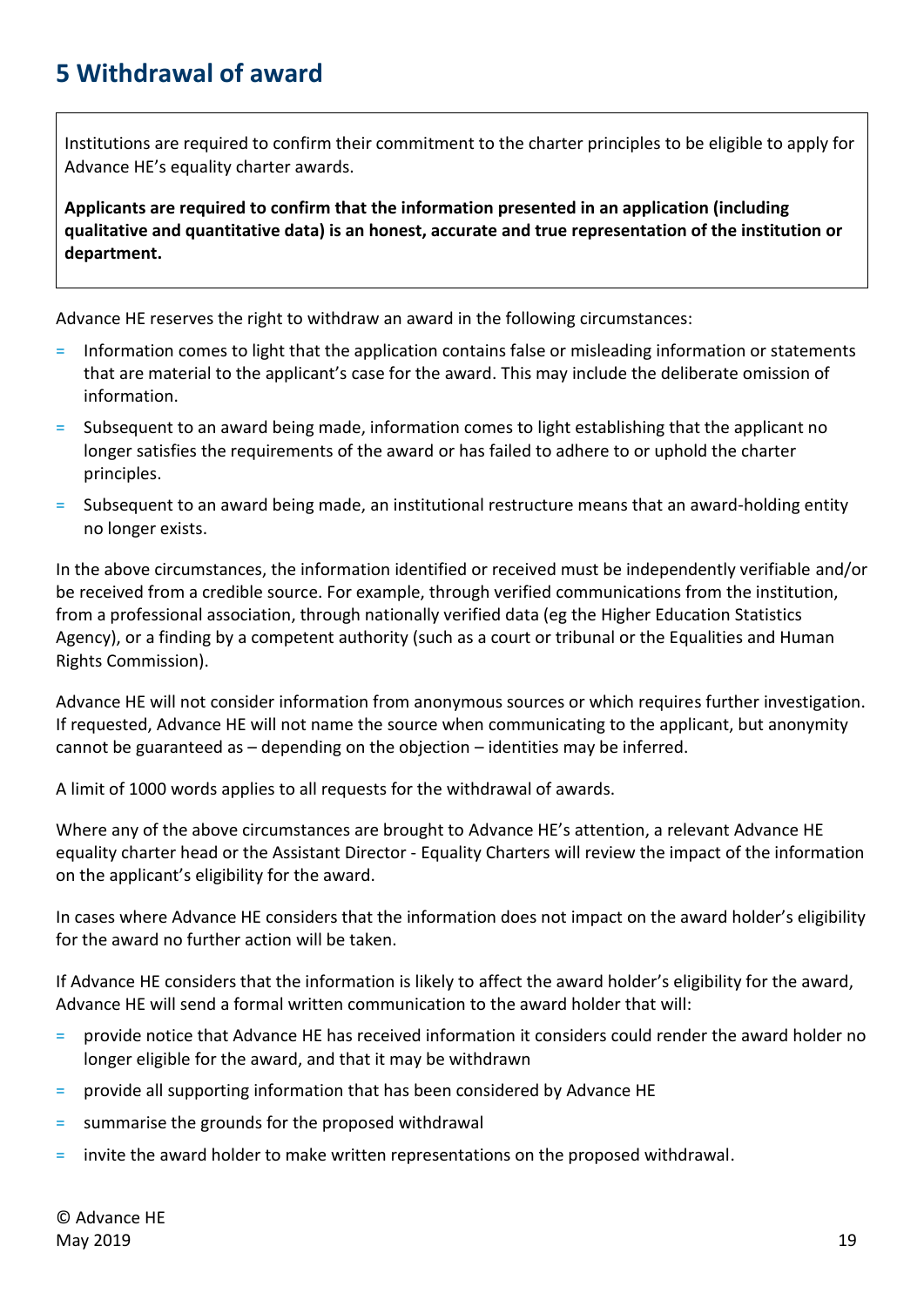The award holder will be given a period of 10 working days from the date of the invitation to submit representations on the proposed withdrawal. Any representations should be made in writing to Advance HE, must adhere to a limit of 1000 words, and clearly set out the grounds on which the award holder objects to the proposed withdrawal.

If Advance HE does not receive any representations from the award holder within the 10 working day period, Advance HE will issue a formal written decision to withdraw the award.

If representations are received within the 10 day period, Advance HE will consider whether they are sufficiently explanatory in order to determine that the information does not impact on the award holder's eligibility for the award (eg misleading detail is clearly resolved). Advance HE will issue a written decision to the award holder providing the reasons for maintaining the award.

## <span id="page-19-0"></span>**5.1 Withdrawal appeal panel**

If representations are received within the 10 day period and are not deemed sufficiently explanatory, Advance HE will convene a withdrawal appeal panel.

Advance HE will decide what to submit to the withdrawal appeal panel, depending on the nature of the information on which the withdrawal is proposed. This may involve the following being submitted:

- = The original application, supporting information and the representations received by Advance HE, and the grounds for the proposed withdrawal of the award.
- = The supporting information and the representations received by Advance HE, and the grounds for the proposed withdrawal of the award. In this case, due consideration will be given to whether the information may be anonymised.

The panel will be convened and run as per the processes set out in 2.2, with the following exceptions.

- = The panel may be convened outside of the normal round.
- = The award holder will not have any further opportunity to object to particular panellists being on the panel.
- = The panel will be informed that the application was previously successful but that Advance HE has received information it considers could render the award holder no longer eligible for the award, and that it may be withdrawn.
- = The panel may decide to maintain, lower or withdraw the award, or attach specific conditions to an award that will be maintained or lowered. Where specific conditions are attached, the award holder will be informed of how it should report on these to Advance HE.
- The decision of the panel will be communicated to the applicant within 10 working days of the panel considering the application.
- = Advance HE will issue a written decision to the award holder providing the reasons for maintaining, lowering or withdrawing the award.

Advance HE's decision is final.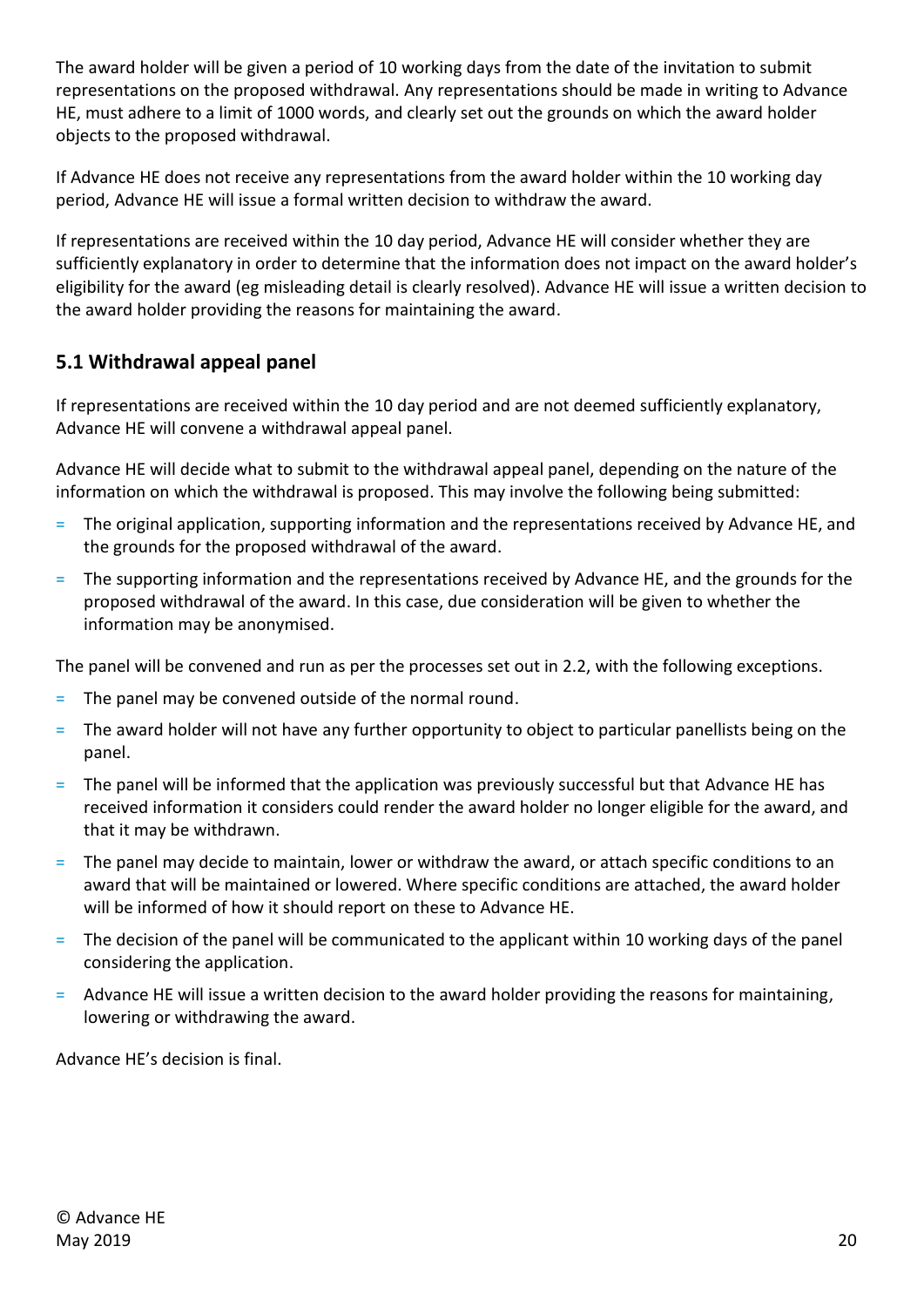# <span id="page-20-0"></span>**6 Definitions and clarifications**

#### **Applicant**

Refers to applications from institutions and departments.

#### **Awards process**

Refers to all stages of the process from application, awards panel review, feedback and award conferment.

#### **Department**

A unit within an institution that is eligible to make an application. This can include departments, faculties or schools. Please refer to the relevant award handbook for full details on departments that are eligible.

#### Advance HE **processes**

The relevant Advance HE equality charter head will usually run the processes set out here.

If for any reason the equality charter head is unavailable, or there is a conflict of interest, Advance HE's Assistant Director - Equality Charters will assume responsibility for that process.

#### **In writing**

This refers to electronic and hard copy mailings.

#### **Institution**

May refer to a university, university college of higher education or institute of technology (Ireland) (collectively known as higher education institutions), or a research institute.

#### **UK public holidays**

UK public holidays do not include Scottish locally-determined public holidays. Advance HE recognises St Andrew's Day as an additional public holiday for Scotland.

#### **Working day**

Working days are the days between and including Monday to Friday and do not include UK public holidays and weekends. If for example, Advance HE requests that something must be received within five working days on a Wednesday, Advance HE expects to receive it by 5pm the following Wednesday unless there are UK public holidays in between.